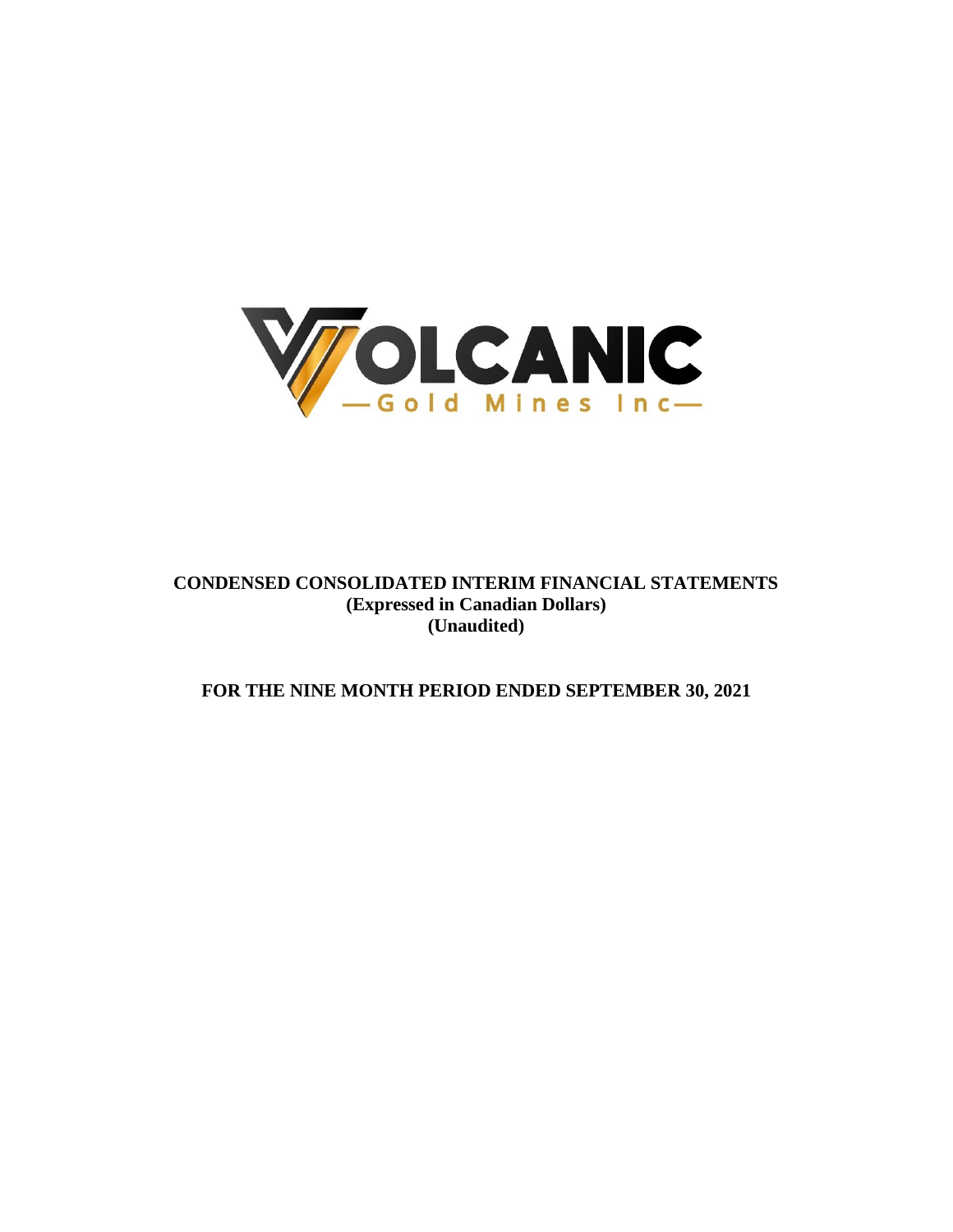# **NOTICE OF NO AUDITOR REVIEW OF CONDENSED CONSOLIDATED INTERIM FINANCIAL STATEMENTS**

In accordance with National Instrument 51-102 of the Canadian Securities Administrators, the Company discloses that its external auditors have not reviewed the unaudited condensed consolidated interim financial statements for the nine months ended September 30, 2021. These financial statements have been prepared by management and approved by the Audit Committee and the Board of Directors of the Company.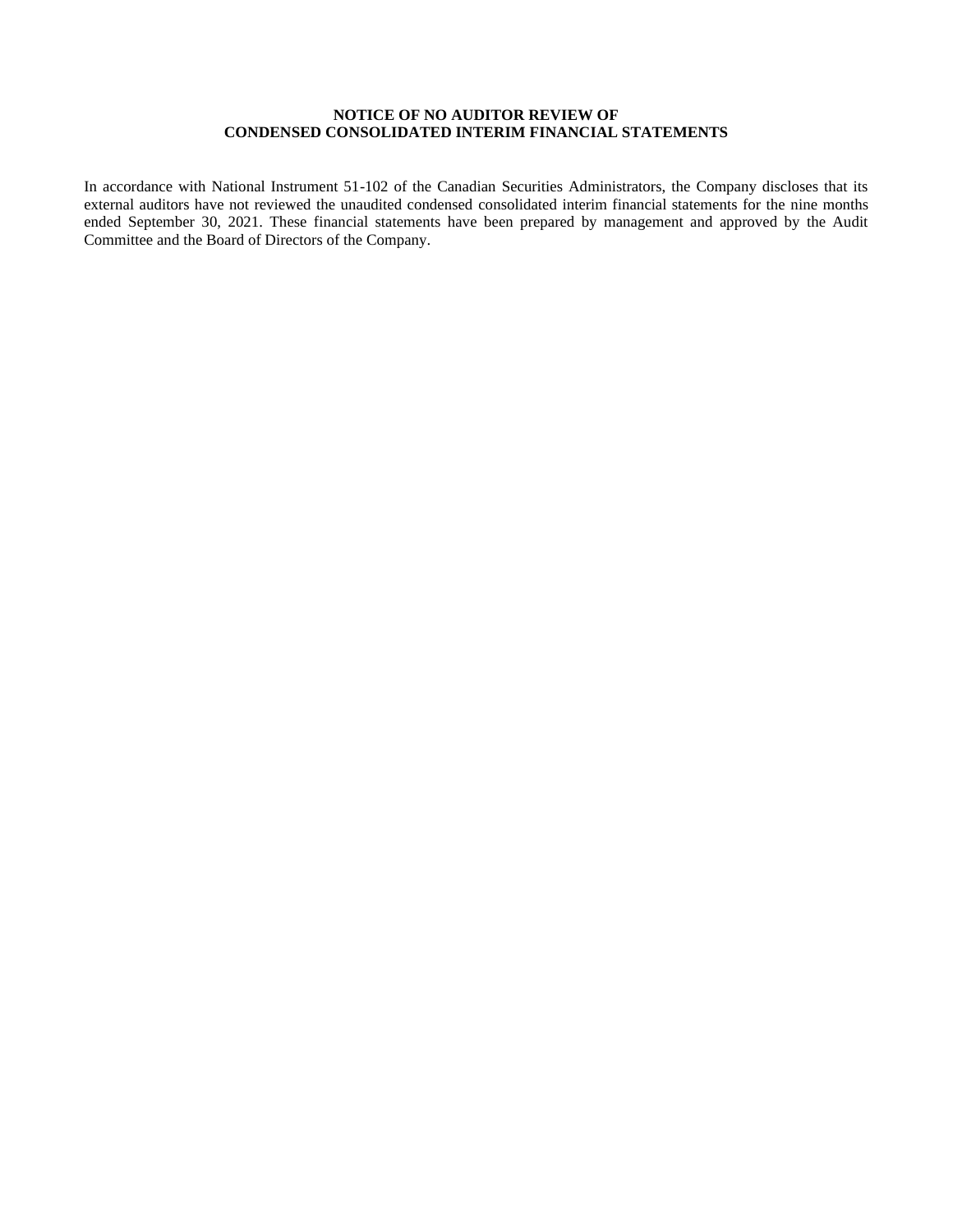**VOLCANIC GOLD MINES INC.**

CONDENSED CONSOLIDATED INTERIM STATEMENTS OF FINANCIAL POSITION (UNAUDITED) (Expressed in Canadian Dollars)

|                                                   | September 30,   | December 31,  |
|---------------------------------------------------|-----------------|---------------|
|                                                   | 2021            | 2020          |
| <b>ASSETS</b>                                     |                 |               |
| <b>Current</b>                                    |                 |               |
| Cash                                              | \$<br>9,032,711 | \$11,719,530  |
| Receivables                                       | 12,394          | 15,315        |
| Prepaid expenses and deposits (Note 8)            | 53,221          | 33,021        |
| Exploration advances (Note 8)                     |                 | 8,796         |
| Total current assets                              | 9,098,326       | 11,776,662    |
| Non-current                                       |                 |               |
| Long-term deposits (Note 8)                       | 61,000          | 61,000        |
| Equipment (Notes 4 and 8)                         | 173,967         | 861           |
| Mineral properties (Note 6)                       | 100,000         | 100,000       |
| Total non-current assets                          | 334,967         | 161,861       |
|                                                   | \$              |               |
|                                                   | 9,433,293       | \$11,938,523  |
|                                                   |                 |               |
| <b>LIABILITIES AND SHAREHOLDERS' EQUITY</b>       |                 |               |
| <b>Current</b>                                    |                 |               |
| Accounts payable and accrued liabilities (Note 8) | \$<br>270,047   | \$<br>216,675 |
| <b>Total liabilities</b>                          | 270,047         | 216,675       |
|                                                   |                 |               |
| Shareholders' equity                              |                 |               |
| Share capital (Note 9)                            | 24,847,088      | 24,691,346    |
| Other equity reserves (Note 9)                    | 3,663,957       | 3,113,948     |
| Deficit                                           | (19, 171, 388)  | (15,907,035)  |
| Equity attributed to shareholders of the Company  | 9,339,657       | 11,898,259    |
| Non-controlling interest (Note 5)                 | (176, 411)      | (176, 411)    |
| Total shareholders' equity                        | 9,163,246       | 11,721,848    |

Approved and authorized by the Board on November 24, 2021

| "Simon Ridgway" | .) trector | "Scott Ackerman" | Jirector |
|-----------------|------------|------------------|----------|
| Simon Ridgway   |            | Scott Ackerman   |          |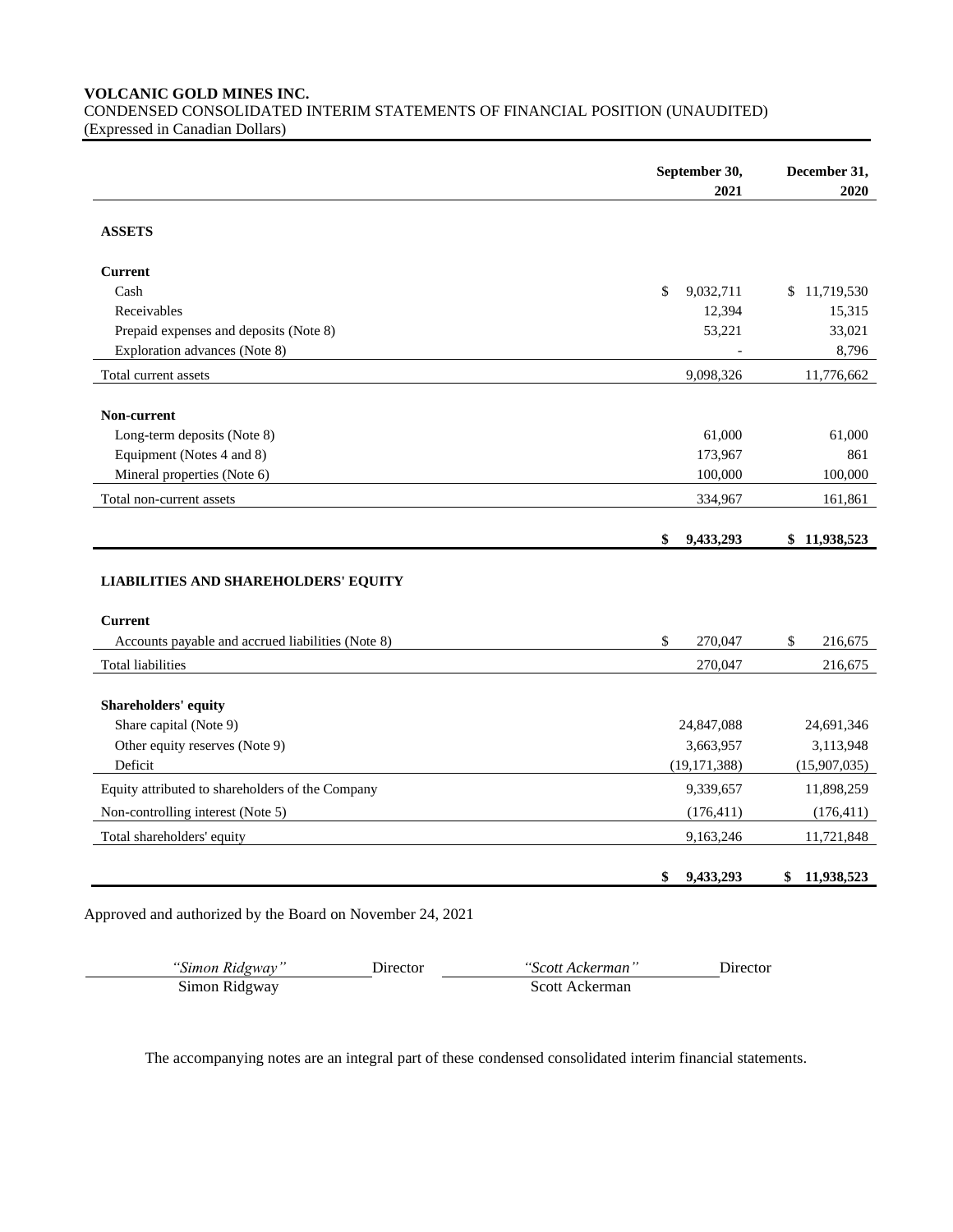# **VOLCANIC GOLD MINES INC.**

CONDENSED CONSOLIDATED INTERIM STATEMENTS OF LOSS AND COMPREHENSIVE LOSS (UNAUDITED) (Expressed in Canadian Dollars)

|                                                                                                                         | Three months ended September 30, |                  |    | Nine months ended September 30, |                  |
|-------------------------------------------------------------------------------------------------------------------------|----------------------------------|------------------|----|---------------------------------|------------------|
|                                                                                                                         | 2021                             | 2020             |    | 2021                            | 2020             |
| <b>Exploration expenditures</b> (Note 7)                                                                                | \$<br>1,055,638                  | \$<br>100,852    | S  | 2,324,864                       | \$<br>124,565    |
|                                                                                                                         |                                  |                  |    |                                 |                  |
| General and administrative expenses                                                                                     |                                  |                  |    |                                 |                  |
| Consulting and management fees (Note 8)                                                                                 | 18,000                           | 36,492           |    | 54,000                          | 73,742           |
| Depreciation (Note 4)                                                                                                   | 9,638                            | 92               |    | 22,499                          | 277              |
| Legal and audit fees                                                                                                    | 2,121                            | 34,450           |    | 2,121                           | 35,306           |
| Office and administration (Note 8)                                                                                      | 22,450                           | 12,547           |    | 62,819                          | 31,118           |
| Salaries and benefits (Note 8)                                                                                          | 21,996                           | 15,870           |    | 67,953                          | 31,569           |
| Share-based payments (Notes 8 and 10)                                                                                   | 43,952                           |                  |    | 605,971                         |                  |
| Shareholder communications (Note 8)                                                                                     | 20,346                           | 20,195           |    | 91,525                          | 21,555           |
| Transfer agent and regulatory fees (Note 8)                                                                             | 1,418                            | 4,992            |    | 20,682                          | 17,902           |
| Travel (Note 8)                                                                                                         | 2,509                            | 866              |    | 7,935                           | 4,351            |
|                                                                                                                         | 142,430                          | 125,504          |    | 935,505                         | 215,820          |
| Loss before other items                                                                                                 | (1,198,068)                      | (226, 356)       |    | (3,260,369)                     | (340, 385)       |
| <b>Other items</b>                                                                                                      |                                  |                  |    |                                 |                  |
| Interest and other income                                                                                               | 6,439                            |                  |    | 24,110                          |                  |
| Foreign exchange gain (loss)                                                                                            | (6,038)                          | 3,217            |    | (28,094)                        | (943)            |
| Loss and comprehensive loss for the period                                                                              | \$<br>(1,197,667)                | \$<br>(223, 139) | \$ | (3,264,353)                     | \$<br>(341, 328) |
| Loss and comprehensive loss attributable to:<br>Equity shareholders of the Company<br>Non-controlling interest (Note 5) | \$<br>(1,197,667)                | \$<br>(223, 139) | \$ | (3,264,353)                     | \$<br>(341, 328) |
|                                                                                                                         | \$<br>(1, 197, 667)              | \$<br>(223, 139) | \$ | (3,264,353)                     | \$<br>(341, 328) |
|                                                                                                                         |                                  |                  |    |                                 |                  |
| Basic and diluted loss per common share attributable to<br>equity shareholders of the Company                           | \$(0.03)                         | \$(0.01)         |    | \$(0.07)                        | \$(0.02)         |
| Weighted average number of common shares outstanding<br>- basic and diluted                                             | 44,600,080                       | 22,889,594       |    | 44,553,002                      | 15,746,737       |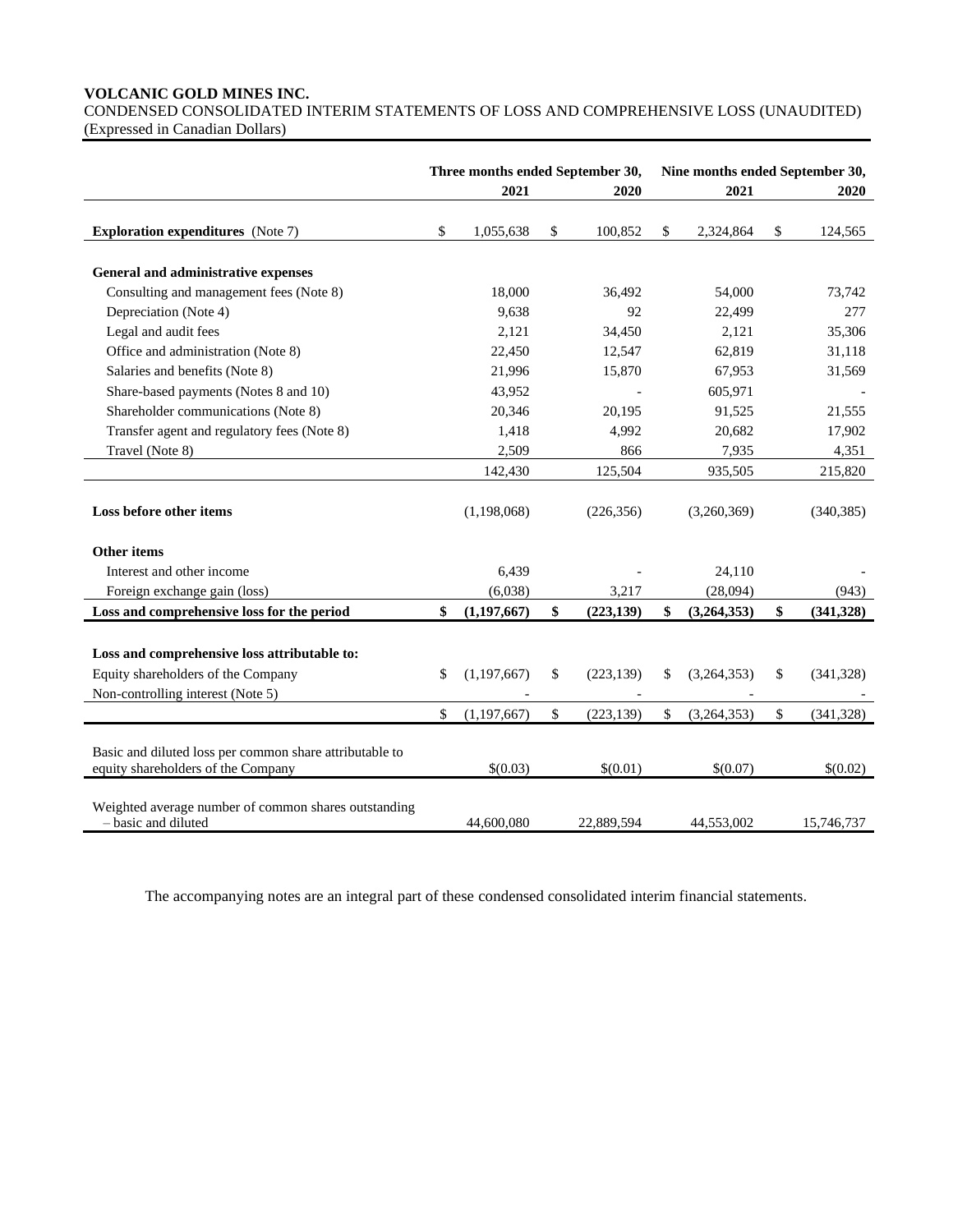# **VOLCANIC GOLD MINES INC.** CONDENSED CONSOLIDATED INTERIM STATEMENTS OF CASH FLOWS (UNAUDITED) (Expressed in Canadian Dollars)

|                                           | Three months ended September 30, |               |    |            |      | Nine months ended September 30, |    |            |  |
|-------------------------------------------|----------------------------------|---------------|----|------------|------|---------------------------------|----|------------|--|
|                                           |                                  |               |    | 2020       | 2021 |                                 |    | 2020       |  |
| CASH FLOWS FROM OPERATING ACTIVITIES      |                                  |               |    |            |      |                                 |    |            |  |
| Loss for the period                       | \$                               | (1, 197, 667) | \$ | (223, 139) | \$   | (3,264,353)                     | \$ | (341,328)  |  |
| Item not affecting cash:                  |                                  |               |    |            |      |                                 |    |            |  |
| Depreciation                              |                                  | 9,638         |    | 92         |      | 22,499                          |    | 277        |  |
| Share-based payments                      |                                  | 43,952        |    |            |      | 605,971                         |    |            |  |
| Non-cash working capital item changes:    |                                  |               |    |            |      |                                 |    |            |  |
| Amounts receivable                        |                                  | (1,998)       |    | (4,801)    |      | 2,921                           |    | (3,655)    |  |
| Prepaid expenses and deposits             |                                  | (11, 551)     |    | (27,770)   |      | (20,200)                        |    | (30, 309)  |  |
| <b>Exploration</b> advances               |                                  | 3,871         |    | (54, 463)  |      | 8,796                           |    | (54, 463)  |  |
| Accounts payable and accrued liabilities  |                                  | (40,500)      |    | 76,030     |      | 53,372                          |    | 122,293    |  |
| Net cash used in operating activities     |                                  | (1, 194, 255) |    | (234, 051) |      | (2,590,994)                     |    | (307, 185) |  |
| <b>FINANCING ACTIVITIES</b>               |                                  |               |    |            |      |                                 |    |            |  |
| Proceeds from issuance of common shares   |                                  |               |    | 4,869,000  |      | 99,780                          |    | 5,000,000  |  |
| Share issuance costs                      |                                  |               |    | (347, 868) |      |                                 |    | (347, 868) |  |
| Net cash provided by financing activities |                                  |               |    | 4,521,132  |      | 99.780                          |    | 4,652,132  |  |
| <b>INVESTING ACTIVITIES</b>               |                                  |               |    |            |      |                                 |    |            |  |
| Purchase of equipment                     |                                  | (1,538)       |    |            |      | (195, 605)                      |    |            |  |
| Mineral property acquisitions             |                                  |               |    | (100,000)  |      |                                 |    | (100,000)  |  |
|                                           |                                  |               |    |            |      |                                 |    |            |  |
| Net cash used in investing activities     |                                  | (1,538)       |    | (100,000)  |      | (195, 605)                      |    | (100,000)  |  |
| Change in cash for the period             |                                  | (1, 195, 793) |    | 4,187,081  |      | (2,686,819)                     |    | 4,244,947  |  |
| Cash, beginning of period                 |                                  | 10,228,504    |    | 220,605    |      | 11,719,530                      |    | 162,739    |  |
| Cash, end of period                       | \$                               | 9,032,711     | \$ | 4,407,686  | \$   | 9,032,711                       | \$ | 4,407,686  |  |

# **Supplemental disclosure with respect to cash flows** (Note 14)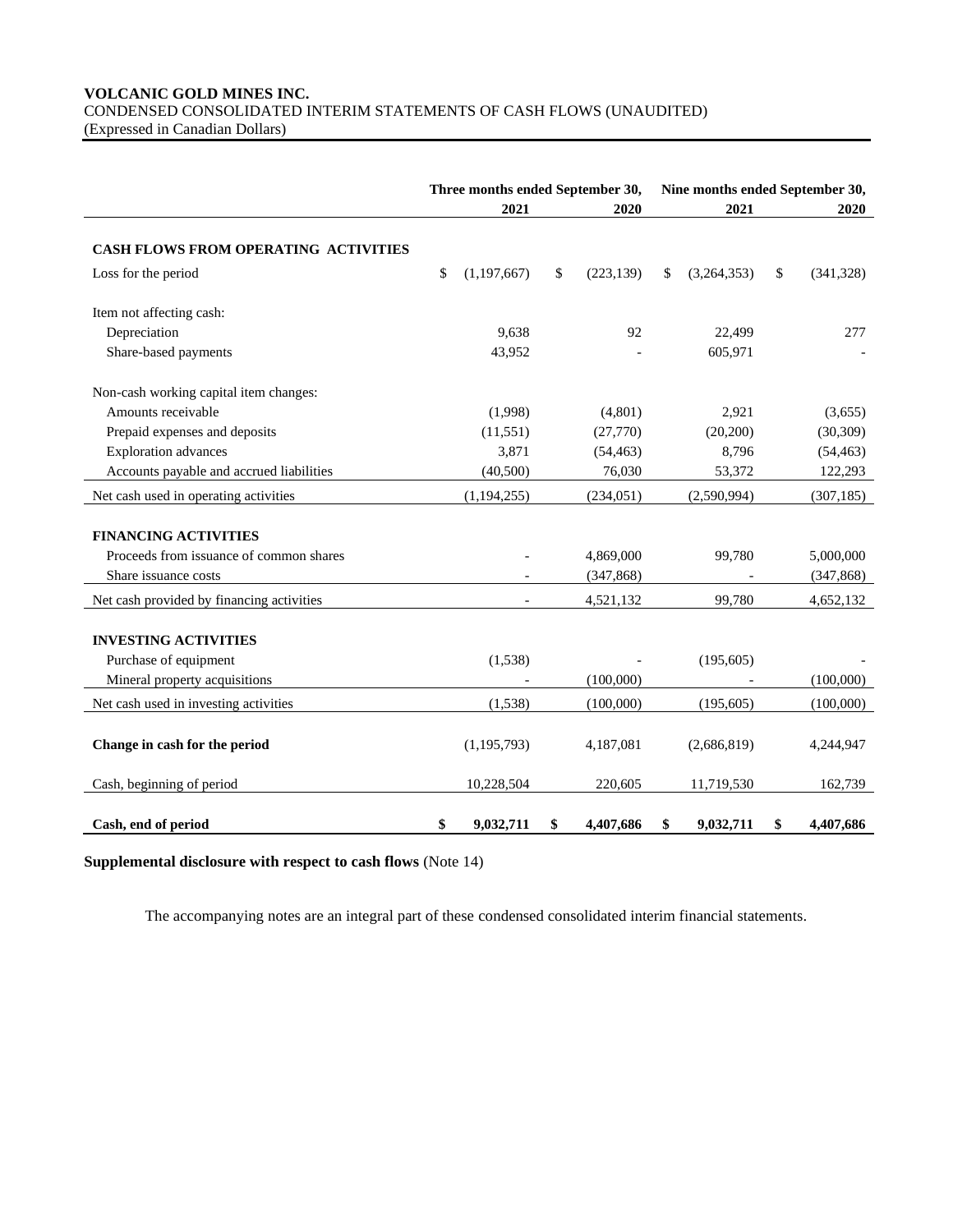# **VOLCANIC GOLD MINES INC.**

CONDENSED CONSOLIDATED INTERIM STATEMENTS OF CHANGES IN SHAREHOLDERS' EQUITY (UNAUDITED) For the nine months ended September 30, 2021 and 2020

(Expressed in Canadian Dollars)

|                                                                        |                               |               |                                           | Equity (deficiency) attributed to shareholders of the Company |                                          |                          |                                                      |                                 |                         |
|------------------------------------------------------------------------|-------------------------------|---------------|-------------------------------------------|---------------------------------------------------------------|------------------------------------------|--------------------------|------------------------------------------------------|---------------------------------|-------------------------|
|                                                                        |                               |               |                                           | <b>Warrants</b><br>and                                        |                                          |                          |                                                      |                                 |                         |
|                                                                        | Number of<br>common<br>shares | Amount        | <b>Share</b><br>subscriptions<br>received | compensation<br>options<br>reserve                            | <b>Share-based</b><br>payment<br>reserve | Deficit                  | <b>Total equity</b><br>attributed to<br>shareholders | Non-<br>controlling<br>interest | <b>Total</b>            |
| Balance, December 31, 2019                                             | 8,603,880                     | \$13,746,875  | \$                                        | 177,049                                                       | 1,169,508                                | \$(14,815,964)           | 277,468<br>\$                                        | \$(176, 411)                    | 101,057<br>\$           |
| Loss for the period<br>Shares issued for private<br>placement          | 20,000,000                    | 5,000,000     |                                           |                                                               |                                          | (341, 328)               | (341, 328)<br>5,000,000                              |                                 | (341, 328)<br>5,000,000 |
| Share issuance costs<br>Fair value of expired and<br>forfeited options |                               | (1,362,309)   |                                           | 1,014,441                                                     | (370, 821)                               | 370,821                  | (347, 868)                                           |                                 | (347, 868)              |
| Balance, September 30, 2020                                            | 28,603,880                    | 17,384,566    |                                           | 1,191,490                                                     | 798,687                                  | (14, 786, 471)           | 4,588,272                                            | (176, 411)                      | 4,411,861               |
| Loss for the period<br>Shares issued for private                       |                               |               |                                           |                                                               | $\sim$                                   | (1,919,251)              | (1,919,251)                                          | $\overline{\phantom{a}}$        | (1,919,251)             |
| placement                                                              | 3,117,100                     | 1,683,234     |                                           | 31,171                                                        |                                          |                          | 1,714,405                                            |                                 | 1,714,405               |
| Shares issued for public offering                                      | 12,546,500                    | 6,775,110     |                                           | 125,465                                                       |                                          |                          | 6,900,575                                            |                                 | 6,900,575               |
| Share issuance costs<br>Fair value of expired and                      |                               | (1, 151, 564) |                                           | 307,301                                                       |                                          |                          | (844, 263)                                           |                                 | (844, 263)              |
| forfeited options                                                      |                               |               |                                           | ٠                                                             | (798, 687)                               | 798,687                  |                                                      |                                 |                         |
| Share-based payments                                                   |                               |               |                                           |                                                               | 1,458,521                                | $\overline{\phantom{a}}$ | 1,458,521                                            |                                 | 1,458,521               |
| Balance, December 31, 2020                                             | 44,267,480                    | 24,691,346    |                                           | 1,655,427                                                     | 1,458,521                                | (15,907,035)             | 11,898,259                                           | (176, 411)                      | 11,721,848              |
| Loss for the period                                                    |                               |               |                                           |                                                               | $\overline{\phantom{a}}$                 | (3,264,353)              | (3,264,353)                                          |                                 | (3,264,353)             |
| Warrants exercised<br>Transfer of other equity reserve on              | 332,600                       | 99,780        |                                           |                                                               |                                          |                          | 99,780                                               |                                 | 99,780                  |
| exercise of warrants                                                   |                               | 55,962        |                                           | (55,962)                                                      |                                          |                          |                                                      |                                 |                         |
| Share-based payments                                                   |                               |               |                                           |                                                               | 605,971                                  |                          | 605,971                                              |                                 | 605,971                 |
| Balance, September 30, 2021                                            | 44,600,080                    | \$24,847,088  | \$                                        | \$1,599,465                                                   | \$2,064,492                              | \$(19,171,388)           | 9,339,657<br>\$                                      | \$(176, 411)                    | \$9,163,246             |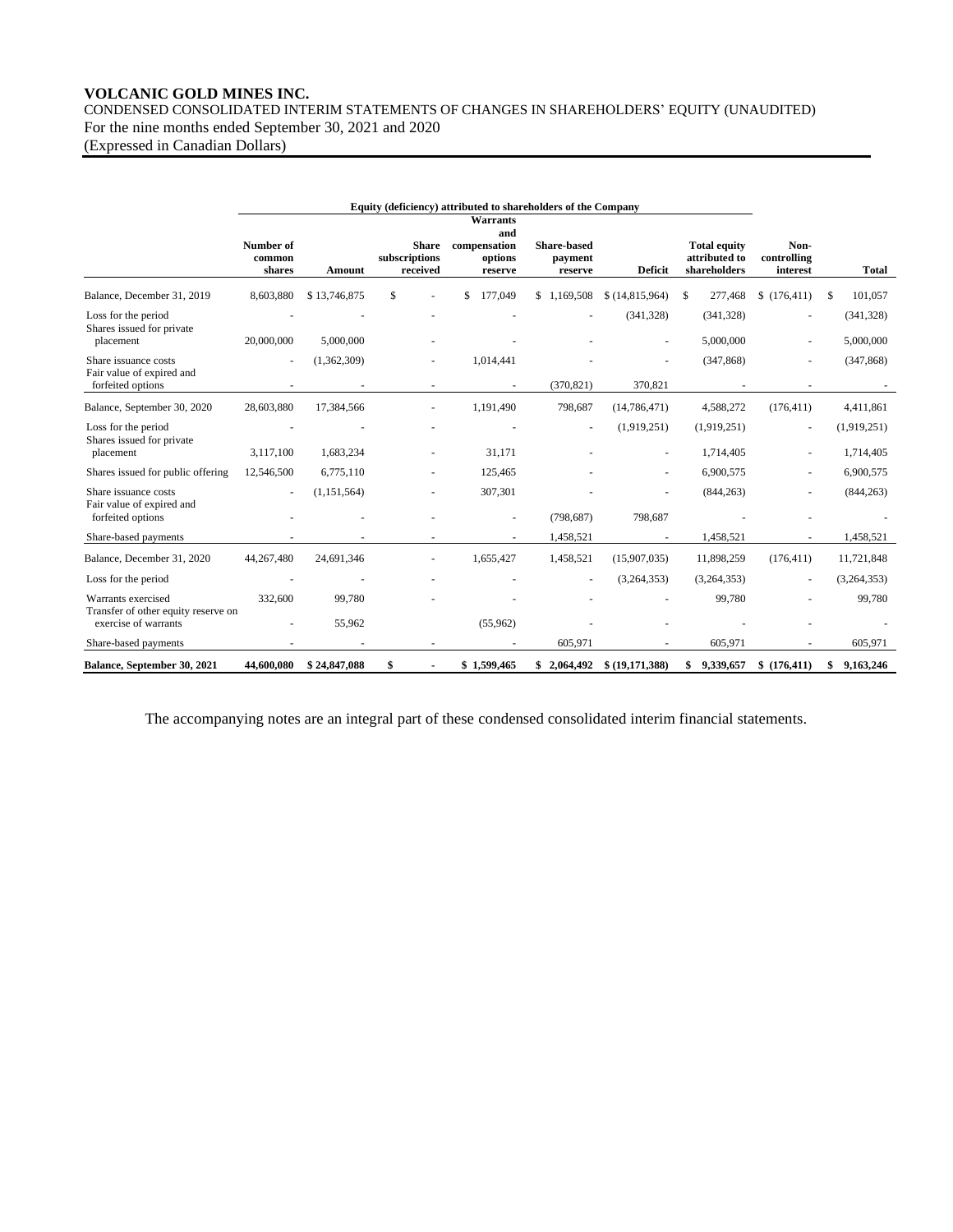# **1. NATURE AND CONTINUANCE OF OPERATIONS**

Volcanic Gold Mines Inc. is a publicly traded company incorporated under the Business Corporations Act (British Columbia) on April 25, 2007. The Company together with its subsidiaries (collectively referred to as the "Company") is principally engaged in acquisition and exploration of resource properties. The Company currently trades under the symbol "VG" on the TSX Venture Exchange.

The head office, principal address and records office of the Company are located at 200 Burrard Street, Suite 650, Vancouver, British Columbia, V6C 3L6, Canada.

The Company's financial statements and those of its controlled subsidiaries ("condensed consolidated interim financial statements") are presented in Canadian dollars.

These condensed consolidated interim financial statements have been prepared in accordance with International Financial Reporting Standards ("IFRS") with the assumption that the Company will be able to realize its assets and discharge its liabilities in the normal course of business rather than through a process of forced liquidation. The Company has incurred losses from inception and, despite a strong current working capital position, does not currently have the financial resources to sustain operations in the long-term. While the Company has been successful in obtaining its required funding in the past, there is no assurance that such future financing will be available or be available on favorable terms. Management believes the Company has sufficient current working capital to operate for at least the next year at the current level of operations.

At the time these condensed consolidated interim financial statements were prepared, the COVID-19 pandemic has caused significant disruptions to the global economy and increased volatility in the global financial markets. The extent to which COVID-19 may adversely impact the Company's business and financing opportunities will depend on future developments such as the geographic spread of the disease, the duration of the outbreak, travel restrictions and social distancing at the properties, business closures or business disruptions, and the effectiveness of actions taken in Canada, and other countries to contain and treat the disease.

#### **2. BASIS OF PREPARATION**

#### **Statement of compliance**

These condensed consolidated interim financial statements are prepared in accordance with International Accounting Standard ("IAS") 34 *Interim Financial Reporting* under IFRS issued by the International Accounting Standards Board ("IASB"). These condensed consolidated interim financial statements follow the same accounting policies and methods of application as the most recent annual consolidated financial statements of the Company. These condensed consolidated interim financial statements do not contain all of the information required for full annual financial statements. Accordingly, these condensed consolidated interim financial statements should be read in conjunction with the Company's most recent annual consolidated financial statements, which were prepared in accordance with IFRS as issued by the IASB.

#### **Basis of Measurement**

These condensed consolidated interim financial statements have been prepared on the historical cost basis except for certain financial instruments, which are measured at fair value. In addition, these condensed consolidated interim financial statements have been prepared using the accrual basis of accounting, except for cash flow information.

The condensed consolidated interim financial statements are presented in Canadian dollars ("CAD").

The preparation of condensed consolidated interim financial statements in compliance with IFRS requires management to make certain critical accounting estimates. It also requires management to exercise judgment in applying the Company's accounting policies. The areas involving a higher degree of judgment of complexity, or areas where assumptions and estimates are significant to the condensed consolidated interim financial statements are disclosed in Note 3.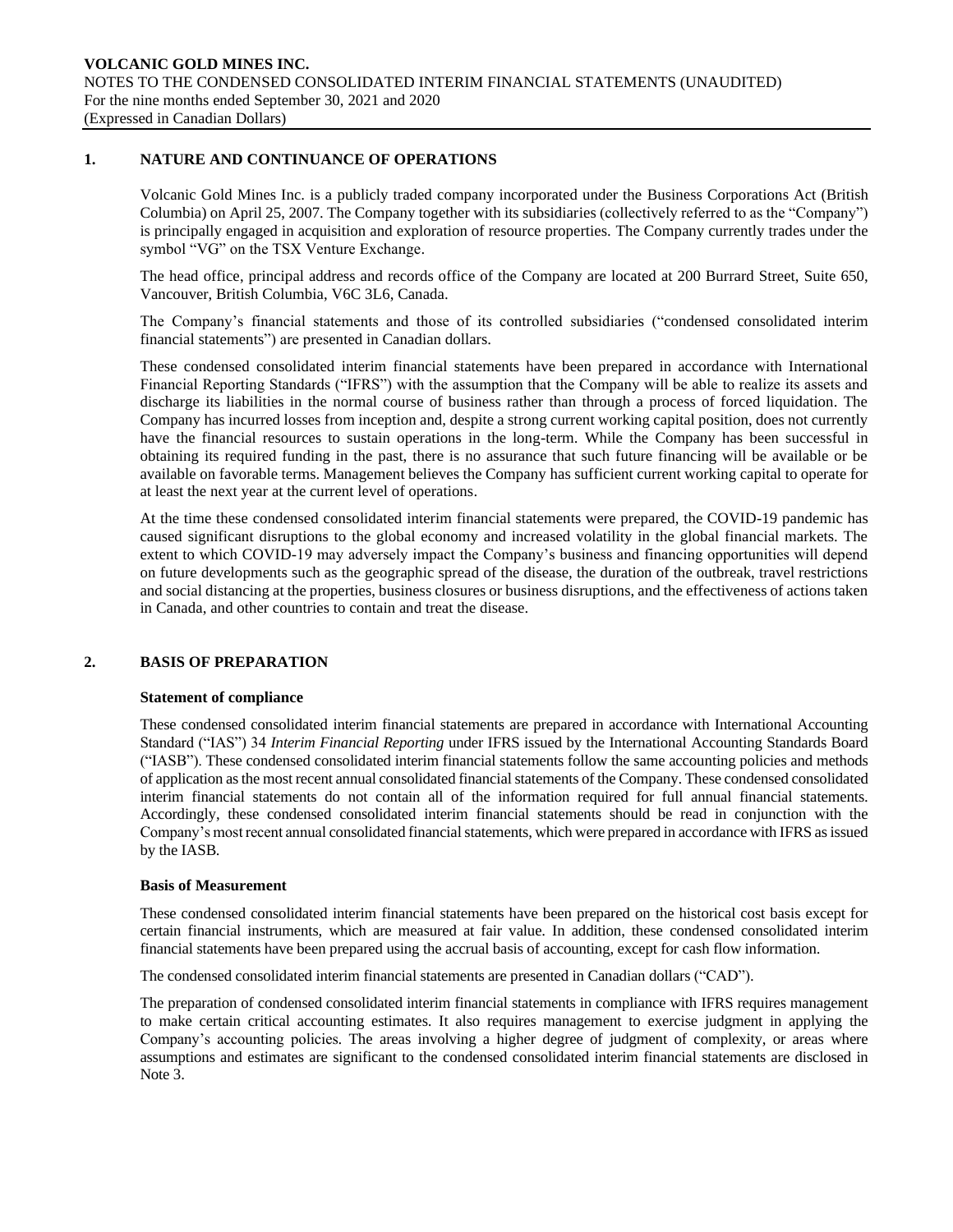# **2. BASIS OF PREPARATION** (cont'd)

#### **Basis of Consolidation**

These condensed consolidated interim financial statements include the accounts of the Company and its subsidiaries. A subsidiary is an entity in which the Company has control, directly or indirectly, where control is defined as the power to govern the financial and operating policies of an enterprise so as to obtain benefits from its activities. All material intercompany transactions and balances have been eliminated on consolidation.

Details of the Company's principal subsidiary as at September 30, 2021 is as follows:

|                         | Ownership                     |               |                           |  |  |  |  |
|-------------------------|-------------------------------|---------------|---------------------------|--|--|--|--|
| Name                    | <b>Place of incorporation</b> | $\frac{6}{9}$ | <b>Principal activity</b> |  |  |  |  |
| Recursos del Golfo S.A. | . iuatemala                   | 100%          | Exploration company       |  |  |  |  |

#### **Foreign Currency Translation**

The functional currency is the currency of the primary economic environment in which the entity operations and has been determined for each entity within the Company. The functional currency for all entities within the Company is the Canadian dollar. The functional currency determinations were conducted through an analysis of the consideration factors identified in International Accounting Standards ("IAS") 21, *The Effects of Changes in Foreign Exchange Rates*.

Transactions in currencies other than the Canadian dollar are recorded at exchange rates prevailing on the dates of the transactions. At the end of each reporting period, the monetary assets and liabilities of the Company that are denominated in foreign currencies are translated at the rate of exchange at the statement of financial position date while non-monetary assets and liabilities are translated at historical rates. Revenues and expenses are translated at the exchange rates approximating those in effect on the date of the transactions. Exchange gains and losses arising on translation are included in the statement of loss and comprehensive loss.

# **3. CRITICAL ACCOUNTING ESTIMATES AND JUDGMENTS**

The Company makes estimates and assumptions about the future that affect the reported amounts of assets and liabilities. Estimates and judgments are continually evaluated based on historical experience and other factors, including expectations of future events that are believed to be reasonable under the circumstances. In the future, actual experience may differ from these estimates and assumptions.

The effect of a change in an accounting estimate is recognized prospectively by including it in profit or loss in the period of the change, if the change affects that period only, or in the period of the change and future periods, if the change affects both.

The key areas of judgment applied in the preparation of the condensed consolidated interim financial statements that could result in a material adjustment to the carrying amounts of assets and liabilities are as follows:

a) The application of the Company's accounting policy for mineral property expenditures requires judgment in determining whether it is likely that future economic benefits will flow to the Company.

Assets or cash-generating units are evaluated at each reporting date to determine whether there are any indications of impairment. The Company considers both internal and external sources of information when making the assessment of whether there are indications of impairment for the Company's mineral property assets.

In respect of costs incurred for its investment in mineral property assets, management has determined there are no indicators of impairment. Management uses several criteria in its assessments of economic recoverability and probability of future economic benefit, including geologic and metallurgic information, economics assessment/ studies, accessible facilities and existing permits.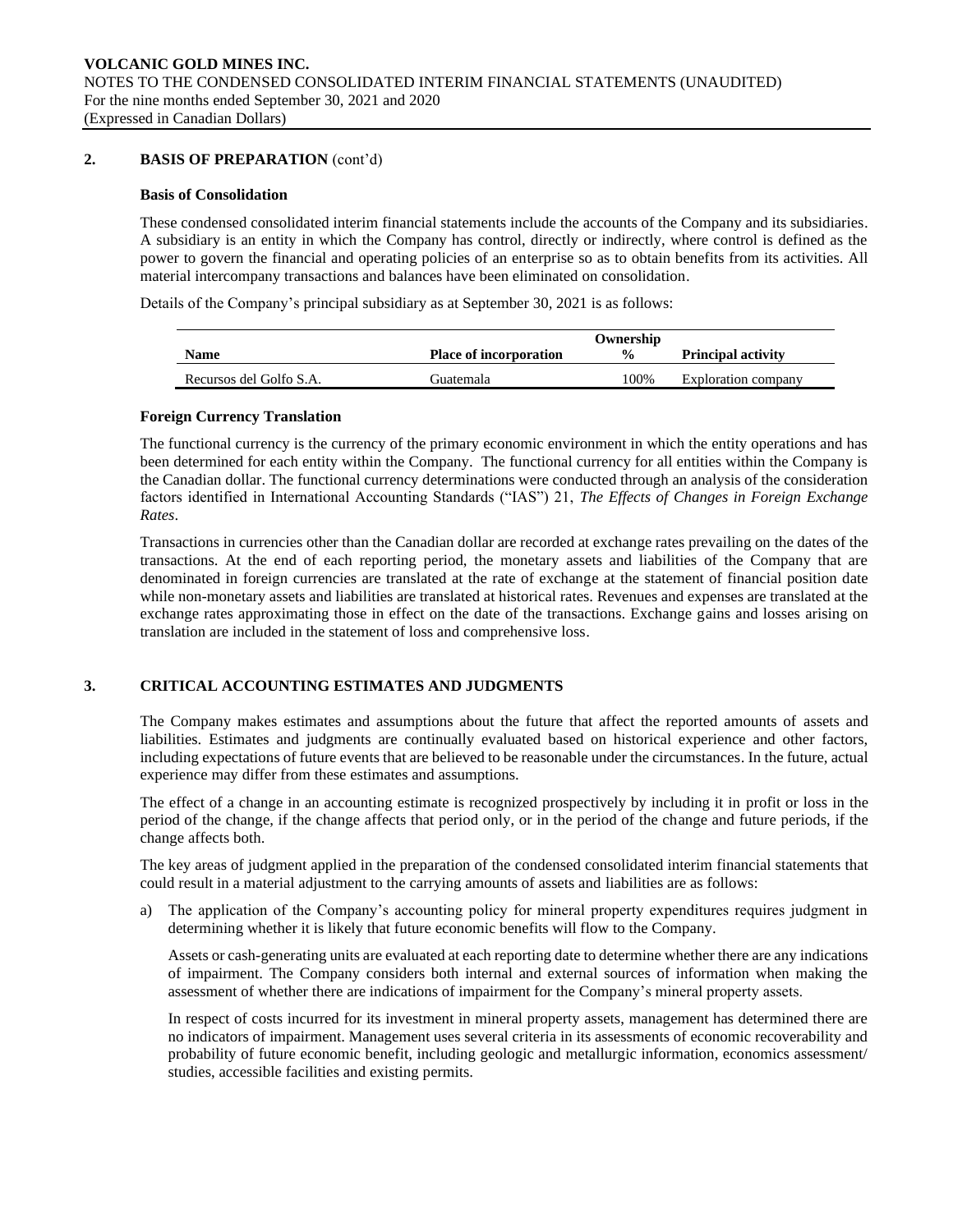# **3. CRITICAL ACCOUNTING ESTIMATES AND JUDGMENTS** (cont'd)

- b) Although the Company has taken steps to verify title to mineral properties in which it has an interest, these procedures do not guarantee the Company's title. Such properties may be subject to prior agreements or transfers and title may be affected by undetected defects.
- c) Although the Company has taken steps to identify any decommissioning liabilities related to mineral properties in which it has an interest, there may be unidentified decommissioning liabilities present.

The key estimates applied in the preparation of the condensed consolidated interim financial statements that could result in a material adjustment to the carrying amounts of assets and liabilities are as follows:

- a) The Company may be subject to income tax in several jurisdictions and significant judgment is required in determining the provision for income taxes. During the ordinary course of business and on dispositions of mineral property or interests therein, there are transactions and calculations for which the ultimate tax determination is uncertain. As a result, the Company recognizes tax liabilities based on estimates of whether additional taxes and interest will be due. This assessment relies on estimates and assumptions and may involve a series of judgments about future events, and interpretation of tax law. To the extent that the final tax outcome of these matters is different than the amounts recorded, such differences will impact income tax expense in the period in which such determination is made.
- b) In estimating the fair value of share-based payments, using the Black-Scholes option pricing model, management is required to make certain assumptions and estimates. Changes in assumptions used to estimate fair value could result in materially different results.

|                                 | Computer<br>equipment |              | <b>Furniture and</b><br>equipment | <b>Vehicles</b> |               | <b>Total</b> |
|---------------------------------|-----------------------|--------------|-----------------------------------|-----------------|---------------|--------------|
| Cost                            |                       |              |                                   |                 |               |              |
| Balance, December 31, 2019      | \$<br>11,628          | \$           |                                   | \$              | $\mathcal{S}$ | 11,628       |
| Balance, December 31, 2020      | 11,628                |              |                                   |                 |               | 11,628       |
| Additions                       |                       |              | 9,450                             | 186,155         |               | 195,605      |
| Balance, September 30, 2021     | \$<br>11,628          | \$           | 9,450                             | \$<br>186,155   | \$            | 207,233      |
|                                 |                       |              |                                   |                 |               |              |
| <b>Accumulated amortization</b> |                       |              |                                   |                 |               |              |
| Balance, December 31, 2019      | \$<br>10,398          | $\mathbb{S}$ |                                   | \$              | \$.           | 10,398       |
| Charge for period               | 369                   |              |                                   |                 |               | 369          |
| Balance, December 31, 2020      | 10,767                |              |                                   |                 |               | 10,767       |
| Charge for period               | 645                   |              | 709                               | 21,145          |               | 22,499       |
| Balance, September 30, 2021     | \$<br>11,412          | \$           | 709                               | \$<br>21,145    | \$            | 33,266       |
|                                 |                       |              |                                   |                 |               |              |
| <b>Carrying amounts</b>         |                       |              |                                   |                 |               |              |
| At December 31, 2020            | \$<br>861             | \$           |                                   | \$              | \$            | 861          |
| At September 30, 2021           | \$<br>216             | \$           | 8,741                             | \$<br>165,010   | \$            | 173,967      |

# **4. EQUIPMENT**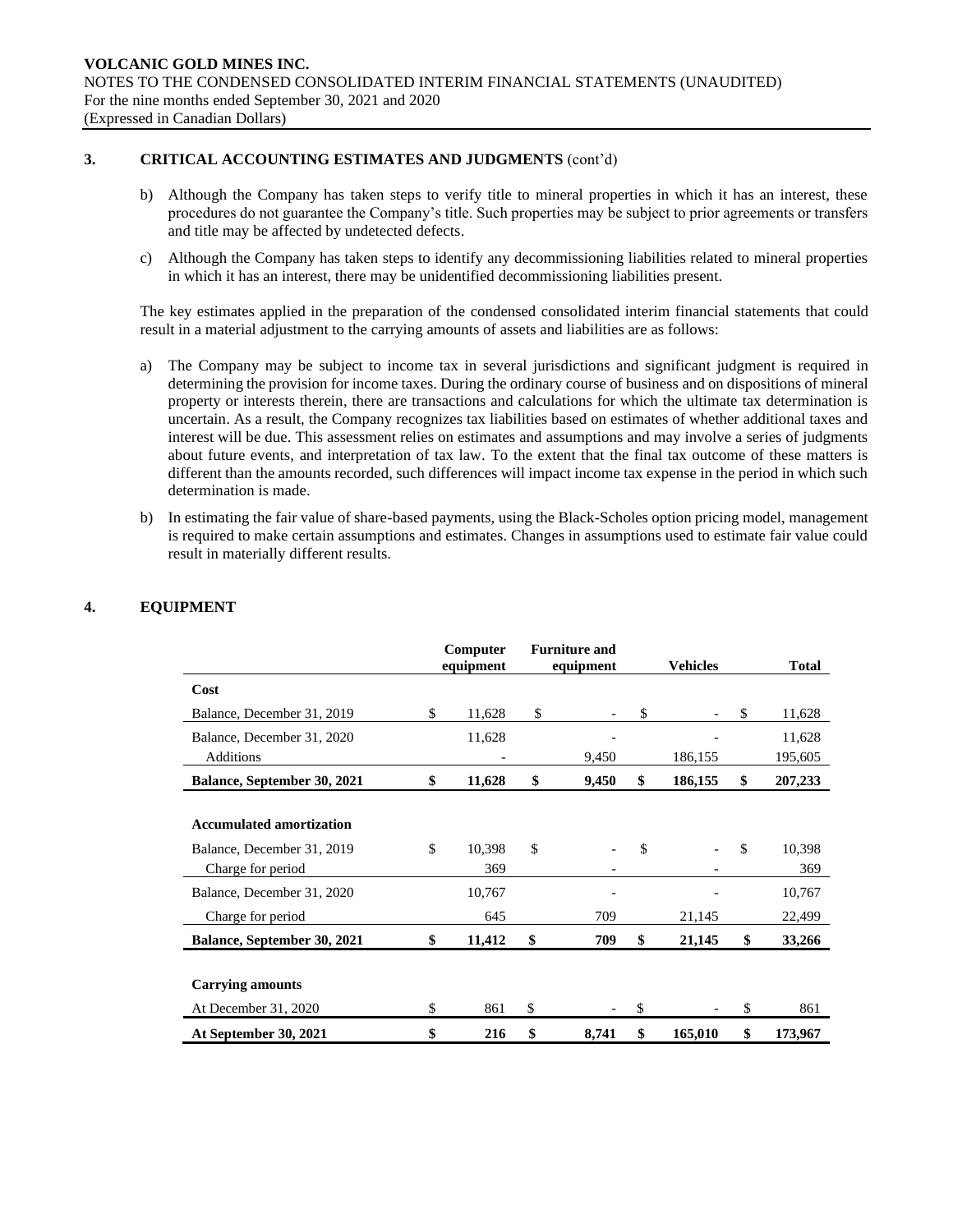# **5. NON-CONTROLLING INTEREST**

Non-controlling interests ("NCI"s) in the net assets of consolidated subsidiaries are identified separately from the Company's equity therein. Total comprehensive loss of the Company's subsidiary is attributed to the equity holders of the Company and to the non-controlling interests even if this results in the non-controlling interest having a deficit balance.

The Company adjusts the non-controlling interest by attributing a proportionate amount of the subsidiaries net identifiable assets. The Company also adjusts other comprehensive loss to reflect the new ownership interest. These adjustments are also recognized in equity.

For the period ended September 30, 2021, 25% of the net assets of the Company's consolidated subsidiary, Guiord SA ("Guiord"), were attributable to its non-controlling interest. The value of the NCI at September 30, 2021 was a deficiency of \$176,411 (December 31, 2020: \$176,411). There was no income or loss allocated to NCI during the periods ended September 30, 2021 and 2020.

### **6. MINERAL PROPERTIES**

The Company capitalized the following acquisition costs of its mineral property interests during the period from January 1, 2020 to September 30, 2021:

|                             |   | <b>Holly</b> and |
|-----------------------------|---|------------------|
|                             |   | <b>Banderas</b>  |
| Balance, December 31, 2019  | S |                  |
| Acquisition costs           |   | 100,000          |
| Balance, December 31, 2020  |   | 100,000          |
| Balance, September 30, 2021 | S | 100,000          |

#### **Holly and Banderas Properties - Guatemala**

In May 2020, the Company signed an agreement whereby it has been granted by Radius Gold Inc. ("Radius") the exclusive option (the "Option") to acquire a 60% interest in the Holly and Banderas gold-silver properties in Guatemala (the "Properties"). The Company may exercise the Option by raising a minimum \$3.0 million (completed on July 27, 2020) and spending US\$7.0 million on exploration of the Properties within 48 months from the date drilling permits for the properties are granted (granted in March 2021). An initial US\$1.0 million must be spent on exploration within 12 months of receiving the required drill permits, including a minimum 3,000 metres of drilling. The Company also made a cash payment of \$100,000 to Radius during the 2020 fiscal year which was recorded as a mineral property acquisition cost. Upon exercise of the Option, the Company will enter into a standard 60/40 joint venture with Radius in order to further develop the properties.

The Company also has the exclusive right for 24 months following the execution of the Option to evaluate the other property interests of Radius in eastern Guatemala and to enter into an agreement to acquire an interest in any of such other properties on reasonable mutually agreed upon terms.

The Company and Radius have one common director, namely, Simon Ridgway.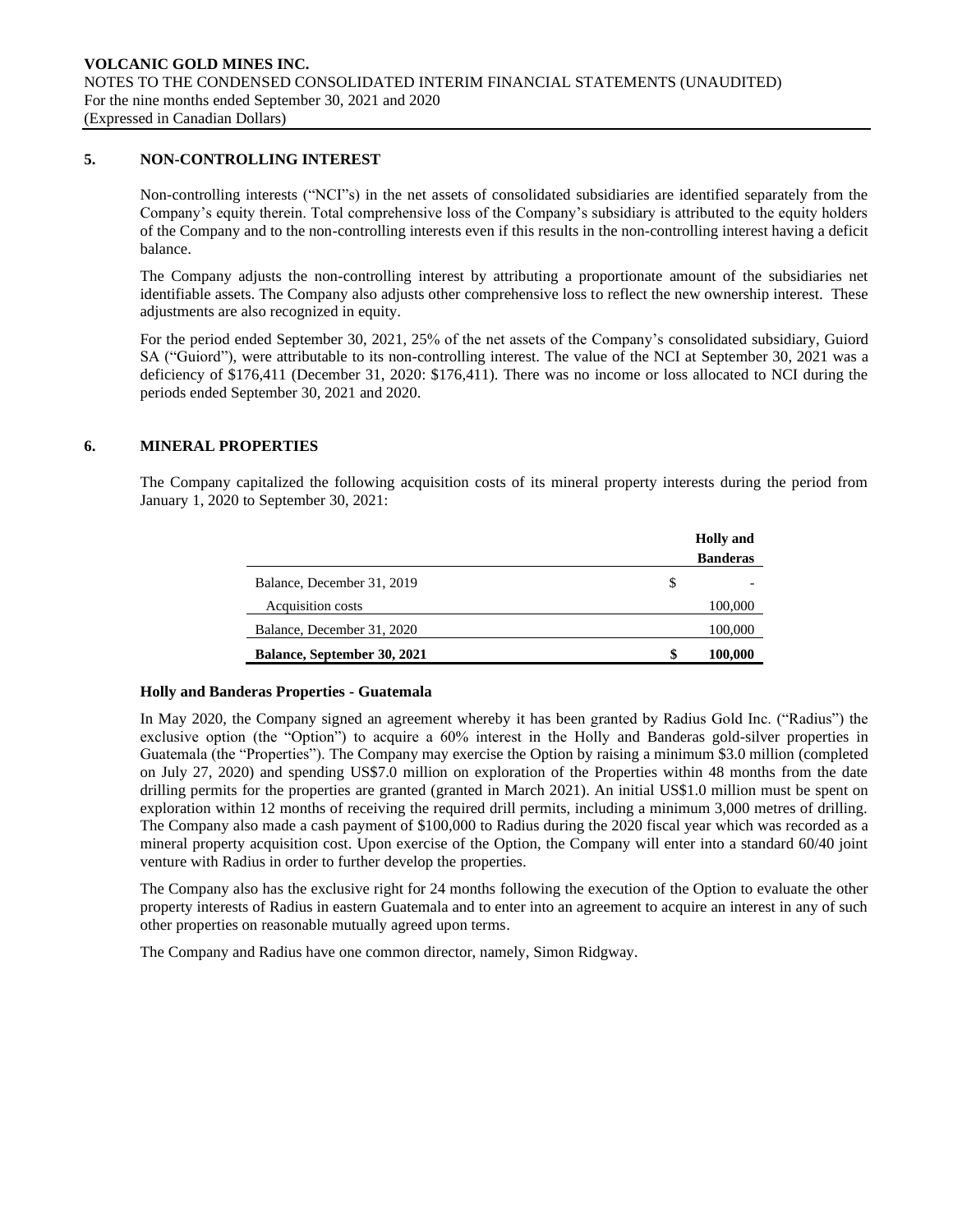# **7. EXPLORATION EXPENDITURES**

During the periods ended September 30, 2021 and 2020, the Company incurred the following exploration expenditures on the Holly and Banderas properties:

|                                 | Three months ended September 30, |           |    |                          |    | Nine months ended September 30, |    |         |  |
|---------------------------------|----------------------------------|-----------|----|--------------------------|----|---------------------------------|----|---------|--|
|                                 |                                  | 2021      |    | 2020                     |    | 2021                            |    | 2020    |  |
| Assaying                        | \$                               | 97,144    | \$ | $\overline{\phantom{a}}$ | \$ | 162,432                         | \$ |         |  |
| Community relations             |                                  | 37,839    |    |                          |    | 60,215                          |    |         |  |
| Drilling                        |                                  | 413,261   |    |                          |    | 730,502                         |    |         |  |
| Environmental                   |                                  | 2,153     |    |                          |    | 26,056                          |    |         |  |
| Field expenses                  |                                  | 115,595   |    | 5,192                    |    | 256,517                         |    | 5,192   |  |
| Geological and other consulting |                                  | 211,159   |    | 64,741                   |    | 594.610                         |    | 81,421  |  |
| Legal and accounting            |                                  | 8,497     |    |                          |    | 18,560                          |    |         |  |
| Licenses, permitting and taxes  |                                  | 4,827     |    |                          |    | 11,172                          |    |         |  |
| Office and administration       |                                  | 55,692    |    | 3,154                    |    | 167,806                         |    | 3,154   |  |
| Project management              |                                  | 27,785    |    | 23,884                   |    | 82,791                          |    | 30,917  |  |
| Salaries and benefits           |                                  | 40,598    |    |                          |    | 100,046                         |    |         |  |
| Travel                          |                                  | 41,088    |    | 3,881                    |    | 114,157                         |    | 3,881   |  |
|                                 | \$                               | 1,055,638 | \$ | 100,852                  | \$ | 2,324,864                       | \$ | 124,565 |  |

# **8. RELATED PARTY TRANSACTIONS**

The Company had transactions during the periods ended September 30, 2021 and 2020 with related parties consisting of directors, officers and the following companies with common directors:

| <b>Related party</b>                      | <b>Nature of transactions</b>                    |
|-------------------------------------------|--------------------------------------------------|
| Gold Group Management Inc. ("Gold Group") | Shared office and administrative related charges |
| Mill Street Services Ltd. ("Mill Street") | Consulting services                              |
| Radius                                    | Property transaction and exploration support     |

Balances and transactions with related parties not disclosed elsewhere in these condensed consolidated interim financial statements are as follows:

a) During the periods ended September 30, 2021 and 2020, the Company reimbursed Gold Group, a private company controlled by Simon Ridgway, a Director and Chief Executive Officer of the Company, for the following costs:

|                                      | Three months ended September 30, |        |    |        |    | Nine months ended September 30, |    |        |  |
|--------------------------------------|----------------------------------|--------|----|--------|----|---------------------------------|----|--------|--|
|                                      |                                  | 2021   |    | 2020   |    | 2021                            |    | 2020   |  |
| General and administrative expenses: |                                  |        |    |        |    |                                 |    |        |  |
| Office and administration            | \$                               | 18.866 | \$ | 11.377 | \$ | 48.255                          | \$ | 27,590 |  |
| Salaries and benefits                |                                  | 21,996 |    | 15,870 |    | 67,953                          |    | 31,569 |  |
| Shareholder communications           |                                  | 1,020  |    | 1,575  |    | 2,582                           |    | 2,345  |  |
| Transfer agent and regulatory fees   |                                  | 100    |    | 3,090  |    | 7.490                           |    | 8,981  |  |
| Travel and accommodation             |                                  | 2,384  |    | 867    |    | 5,965                           |    | 2,896  |  |
|                                      |                                  | 42,366 | \$ | 32,779 | \$ | 132,245                         | \$ | 73,381 |  |
| Exploration expenditures             |                                  | 5,660  | \$ |        | \$ | 10,395                          | \$ |        |  |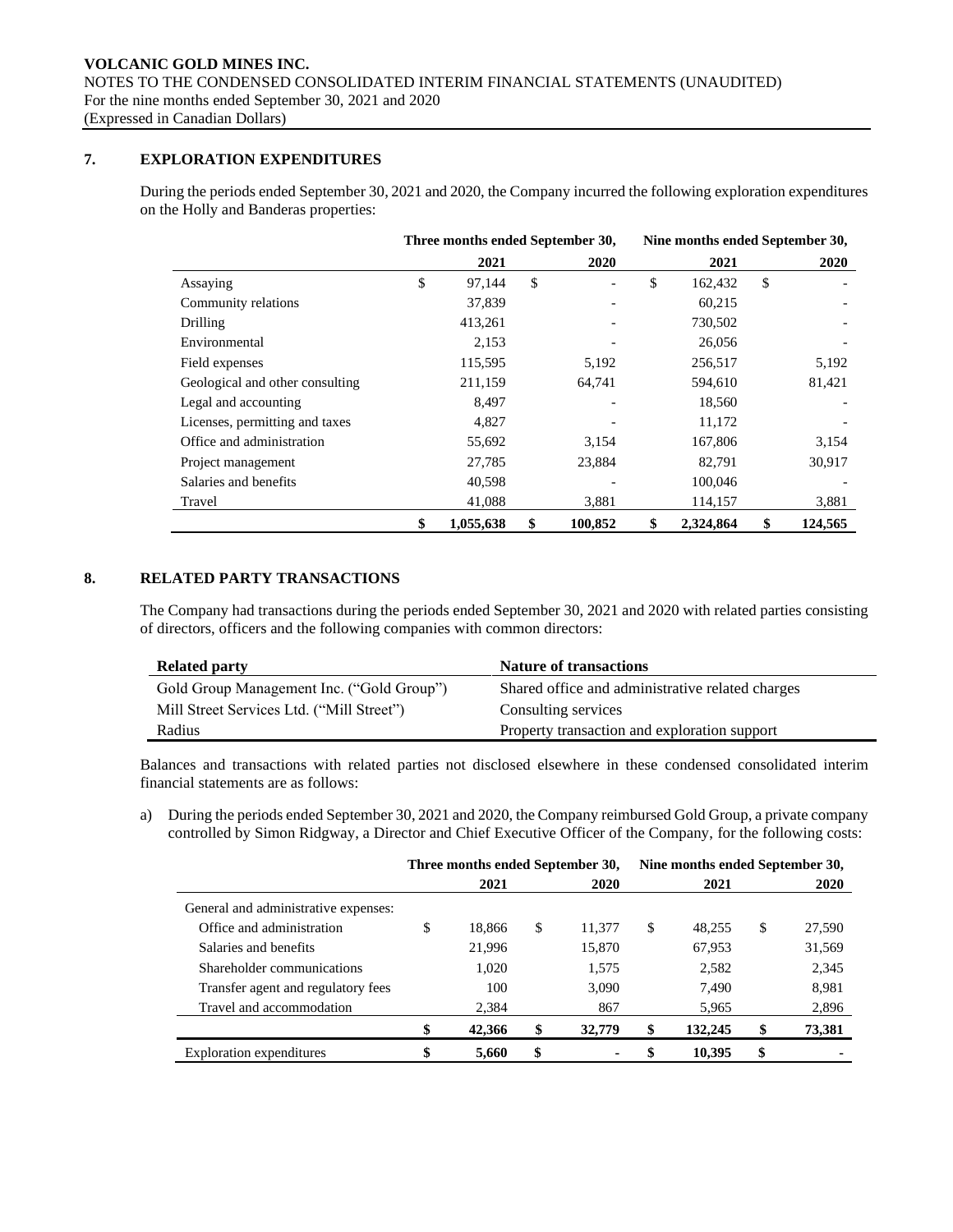# **8. RELATED PARTY TRANSACTIONS** (cont'd)

Gold Group is reimbursed by the Company for certain shared costs and other business-related expenses paid by Gold Group on behalf of the Company. Salaries and benefits for the periods ended September 30, 2021 and 2020 include those for the Chief Financial Officer and the Corporate Secretary

- b) Prepaid expenses and deposits as of September 30, 2021 includes an amount of \$12,885 (December 31, 2020: \$231) paid to Gold Group.
- c) Exploration advances as of September 30, 2021 includes an amount of \$Nil (December 31, 2020: \$8,796) advanced to Radius for exploration expenditures to be incurred on the Company's behalf.
- d) Long-term deposits as of September 30, 2021 consists of \$61,000 (December 31, 2020: \$61,000) paid to Gold Group as a deposit pursuant to the Company's office and administrative services agreement with Gold Group.
- e) During the period ended September 30, 2021, the Company purchased Radius' Guatemalan exploration equipment and supplies for a total cost of \$50,000, of which \$25,117 was capitalized as equipment.
- f) Included in accounts payable and accrued liabilities as of September 30, 2021 was \$36,601 (December 31, 2020: \$25,168) owing to Gold Group, \$25,091 was owing to Radius (December 31, 2020: \$Nil), and \$4,000 (December 31, 2020: \$2,000) to Michael Povey, a Director and Chairman of the Company, for consulting fees. The amount for Gold Group is due on a monthly basis and secured by a deposit.

The Company has identified certain of its directors and senior officers as its key management personnel. Included for the periods ended September 30, 2021 and 2020 are the following items paid or accrued to key management personnel and/or companies with common directors.

|                                                         | Three months ended September 30, |                          |    |        |    | Nine months ended September 30, |    |        |  |
|---------------------------------------------------------|----------------------------------|--------------------------|----|--------|----|---------------------------------|----|--------|--|
|                                                         |                                  | 2021                     |    | 2020   |    | 2021                            |    | 2020   |  |
| General and administrative expenses:                    |                                  |                          |    |        |    |                                 |    |        |  |
| Consulting and management fees                          | \$                               | 18,000                   | \$ | 23,275 | \$ | 54,000                          | \$ | 60,525 |  |
| Salaries and benefits<br>Share-based payments (value of |                                  | 6.375                    |    | 5,408  |    | 18,750                          |    | 11,183 |  |
| stock options granted and vested)                       |                                  | $\overline{\phantom{0}}$ |    |        |    | 249,263                         |    |        |  |
| Exploration expenditures:                               |                                  |                          |    |        |    |                                 |    |        |  |
| Consulting and management fees                          |                                  | 28.500                   |    | 14.225 |    | 85,500                          |    | 21,225 |  |
|                                                         | \$                               | 52,875                   | \$ | 42,908 | \$ | 407.513                         | \$ | 92.933 |  |

Key management compensation includes consulting fees paid to Mill Street, a company controlled by Simon Ridgway, a Director and Chief Executive Officer of the Company.

The value of stock option grants issued to non-key management directors during the period ended September 30, 2021 was \$99,705 (2020: \$Nil).

#### **9. SHAREHOLDERS EQUITY**

#### **a) Common shares**

The Company is authorized to issue an unlimited number of common and preferred shares without par value.

As at September 30, 2021, 44,600,080 (December 31, 2020: 44,267,480) common shares and nil preferred shares were issued and outstanding.

During the period ended September 30, 2021, a total of 332,600 share purchase warrants with an exercise of \$0.30 per share were exercised for proceeds of \$99,780.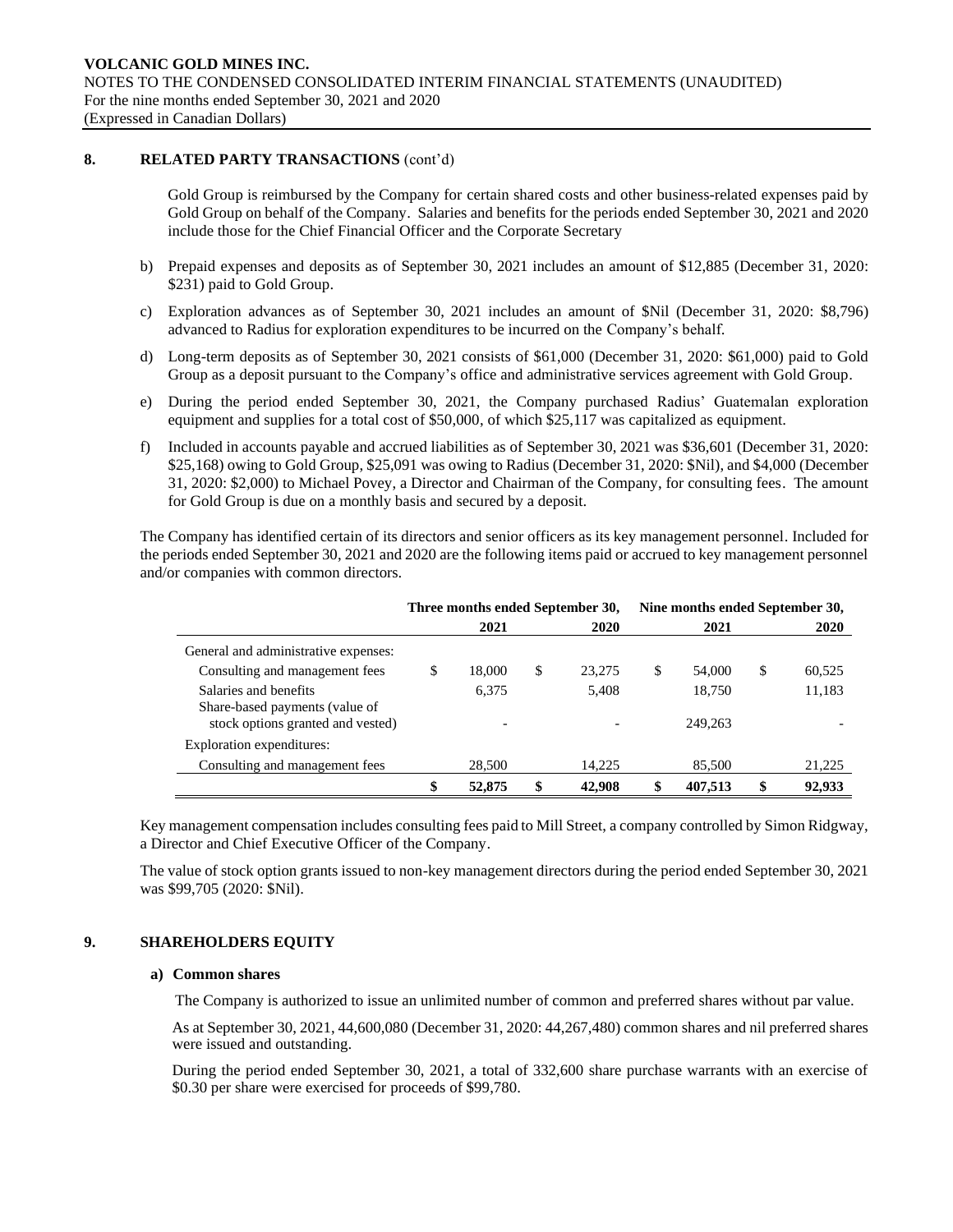### **9. SHAREHOLDERS EQUITY** (cont'd)

#### **a) Common shares** (cont'd)

During the period ended September 30, 2020, the Company closed a non-brokered private placement consisting of 20,000,000 units at \$0.25 per unit, for gross proceeds of \$5.0 million. Each unit consisted of one common share in the capital of the Company and one-half of one common share purchase warrant. Each whole warrant entitles the holder to purchase one common share at a price of \$0.30 for a period of two years. In connection with this financing, the Company paid finders' fees of \$312,083 cash and issued 1,497,330 finders' fee warrants with the same terms as the private placement warrants. The fair value of the finders' fee warrants was \$1,014,441 and was recorded as share issuance costs and an offset to other equity reserve. The fair value of each finders' fee warrant has been estimated as of the date of the issuance using the Black-Scholes pricing model with the following assumptions: risk-free interest rate of 0.24%, dividend yield of 0%, volatility of 126% and expected life of two years. Other share issuance costs associated with this financing totalled \$35,785.

#### **b) Warrants**

A summary of share purchase warrants activity from January 1, 2020 to September 30, 2021 is as follows:

|                             | Number of<br>warrants | Weighted<br>average<br>exercise price |
|-----------------------------|-----------------------|---------------------------------------|
| Balance, December 31, 2019  | 3,351,237             | \$3.25                                |
| Issued on private placement | 13,274,077            | \$0.35                                |
| Issued on public offering   | 6,297,050             | \$0.70                                |
| Expired during the year     | (1,500,000)           | \$0.35                                |
| Balance, December 31, 2020  | 21,422,364            | \$0.91                                |
| Exercised during the period | (332,600)             | \$0.30                                |
| Balance, September 30, 2021 | 21,089,764            | \$0.92                                |

Details of warrants outstanding as of September 30, 2021 are:

| <b>Expiry date</b> | Number of<br>warrants | <b>Exercise</b><br>price |
|--------------------|-----------------------|--------------------------|
| March 8, 2022      | 1,851,237             | \$5.60                   |
| April 20, 2022     | 8,073,797             | \$0.70                   |
| July 26, 2022      | 11,164,730            | \$0.30                   |
|                    | 21,089,764            |                          |

#### **c) Compensation options**

During the 2020 fiscal year, a total of 741,870 compensation options with an exercise price \$0.55 and expiry date of October 20, 2022 were granted. Each compensation option is exercisable to purchase one common share of the Company and one-half of a warrant. Each whole warrant is exercisable to purchase one common share of the Company at \$0.70 until October 20, 2022.

Compensation options outstanding as of September 30, 2021 totaled 741,870 (December 31, 2020: 741,870)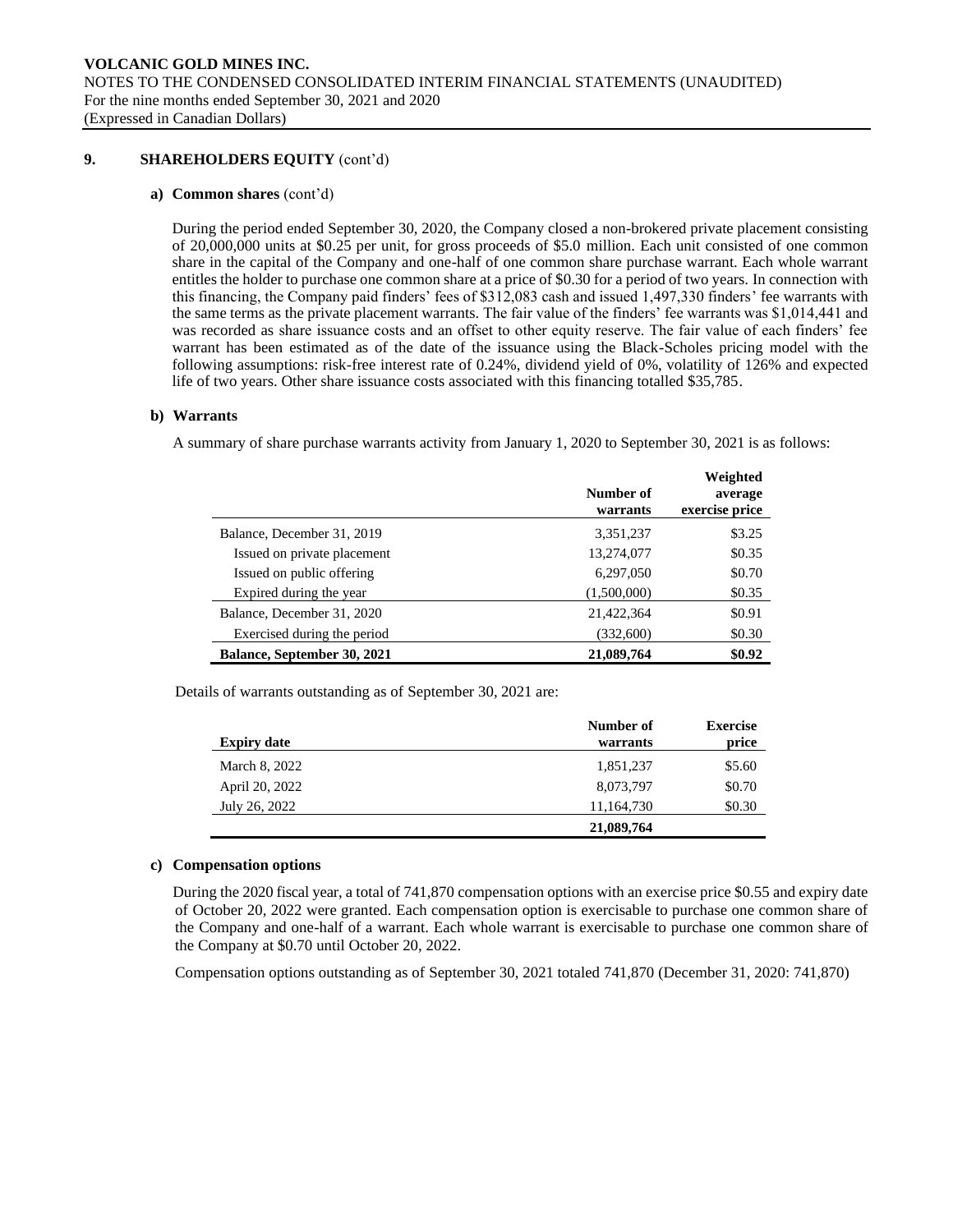### **10. SHARE-BASED PAYMENTS**

#### **Option Plan Details**

The Company has a stock option plan whereby options may be granted to directors, employees, consultants and certain other service providers to encourage ownership of the Company's common shares. The Company may grant options for up to 10% of the issued and outstanding common shares. The term of any option granted under the plan may not exceed 10 years. The vesting periods for all options granted pursuant to the plan will be determined at the discretion of the Board of Directors at the time of the grant. The number of options granted to any one person may not exceed 5% of the outstanding listed common shares in a 12 month period.

The following is a summary of stock option activity during the period ended September 30, 2021:

|                   |                                 |                          |                           |           | During the period        |                                 |                           |                                  |
|-------------------|---------------------------------|--------------------------|---------------------------|-----------|--------------------------|---------------------------------|---------------------------|----------------------------------|
| <b>Grant date</b> | <b>Expiry date</b>              | <b>Exercise</b><br>price | <b>Opening</b><br>balance | Granted   | <b>Exercised</b>         | <b>Forfeited</b> /<br>cancelled | <b>Closing</b><br>balance | <b>Vested and</b><br>exercisable |
| Oct 7, 2020       | Oct 6, 2030                     | \$0.57                   | 2.525,000                 |           | $\overline{\phantom{0}}$ | $\overline{\phantom{a}}$        | 2.525,000                 | 2,425,000                        |
| Oct 9, 2020       | Oct 8, 2030                     | \$0.57                   | 325,000                   |           | $\overline{\phantom{a}}$ | $\overline{\phantom{a}}$        | 325,000                   | 325,000                          |
| Jan 7, 2021       | Jan 6, 2031                     | \$0.45                   | $\overline{\phantom{a}}$  | 300,000   | $\overline{\phantom{0}}$ | $\overline{\phantom{a}}$        | 300,000                   | 150,000                          |
| Jan 28, 2021      | Jan 27, 2031                    | \$0.57                   | $\overline{\phantom{a}}$  | 800,000   | $\overline{\phantom{0}}$ | $\overline{\phantom{a}}$        | 800,000                   | 800,000                          |
|                   |                                 |                          | 2,850,000                 | 1,100,000 | ۰                        | $\overline{\phantom{a}}$        | 3,950,000                 | 3,700,000                        |
|                   | Weighted average exercise price |                          | \$0.57                    | \$0.54    | $\overline{\phantom{0}}$ | $\overline{\phantom{a}}$        | \$0.56                    | \$0.57                           |

The weighted average fair value at grant date of options granted during the period ended September 30, 2021 was \$0.50 per option. There were no options granted during the period ended September 30, 2020.

The weighted average remaining contractual life of the options outstanding at September 30, 2021 is 9.10 (December 31, 2020: 9.77) years.

#### *Options Issued to Employees*

The fair value at grant date is determined using a Black-Scholes option pricing model that takes into account the exercise price, the term of the option, the impact of dilution, the share price at grant date, the expected price volatility of the underlying share, the expected dividend yield and the risk-free interest rate for the term of the option.

#### *Options Issued to Non-Employees*

Options issued to non-employees are measured based on the fair value of the goods or services received, at the date of receiving those goods or services. If the fair value of the goods or services received cannot be estimated reliably, the options are measured by determining the fair value of the options granted using the Black-Scholes option pricing model.

The weighted average model inputs for options granted during the period ended September 30, 2021 included a riskfree interest rate of 0.87%, dividend yield of 0%, volatility of 119% and expected life of ten years.

Option pricing models require the input of highly subjective assumptions including the expected price volatility. Changes in these assumptions can materially affect the fair value estimate.

#### **Expenses Arising from Share-based Payment Transactions**

Total expenses arising from stock option grants during the period ended September 30, 2021 and recorded as sharebased payments expense was \$605,971 (2020: \$Nil).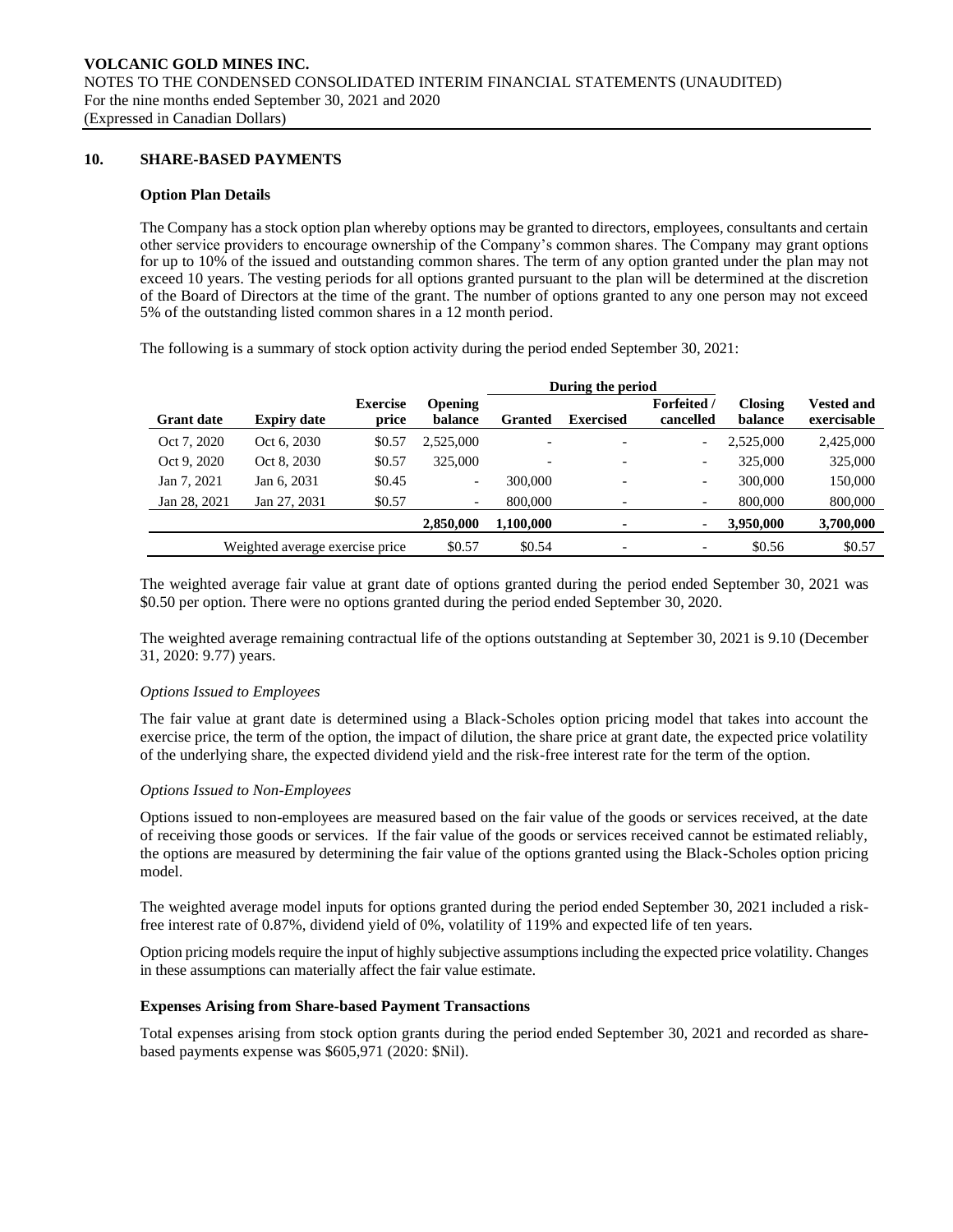# **11. SEGMENT INFORMATION**

The Company operates in a single reportable operating segment, being the exploration and evaluation of mineral properties. The mineral property interests are located in Guatemala and substantially all of the exploration expenditures are incurred in Guatemala. Substantially all of the Company's other assets and expenditures are located and incurred in Canada.

# **12. FINANCIAL AND CAPITAL RISK MANAGEMENT**

Financial assets and liabilities are classified in the in the fair value hierarchy according to the lowest level of input that is significant to the fair value measurement. Assessment of the significant of a particular input to the fair value measurement requires judgement and may affect placement within the fair value hierarchy levels. The hierarchy is as follows:

- Level 1: quoted prices (unadjusted) in active markets for identical assets or liabilities.
- Level 2: inputs other than quotes prices included in Level 1 that are observable for the asset or liability, either directly (i.e., as prices) or indirectly (i.e., derived from prices).
- Level 3: inputs for the asset or liability that are not based on observable market data (unobservable inputs).

The carrying value of receivables, deposits and accounts payable and accrued liabilities approximates fair value due to the short-term nature of the financial instruments. Cash is valued at a level 1 fair value measurement and is classified as fair value through profit or loss. Receivables and long-term deposits are classified as amortized cost. Accounts payable and accrued liabilities are classified as amortized cost.

#### **Risk management**

The Company is exposed to varying degrees to a variety of financial instrument related risks:

#### *Credit risk*

Credit risk is the risk of an unexpected loss if a customer or third party to a financial instrument fails to meet its contractual obligations.

The Company's cash is held at large Canadian financial institution in interest bearing accounts. The Company has no investment in asset backed commercial paper.

#### *Liquidity risk*

Liquidity risk is the risk that the Company will not be able to meet its financial obligations as they fall due.

The Company manages liquidity risk through its capital management as outlined below. Accounts payable and accrued liabilities are due within one year.

#### *Market risk*

Market risk is the risk of loss that may arise from changes in market factors such as interest rates, foreign exchange rates, and commodity and equity prices.

a) Interest rate risk

The Company's exposure to interest rate risk arises from the interest rate impact on cash. The Company's practice has been to invest cash at floating rates of interest, in order to maintain liquidity, while achieving a satisfactory return for shareholders. There is minimal risk that the Company would recognize any loss as a result of a decrease in the fair value of any guaranteed bank investment certificates included in cash as they are generally held with large financial institutions. As at September 30, 2021, the Company is not exposed to significant interest rate risk.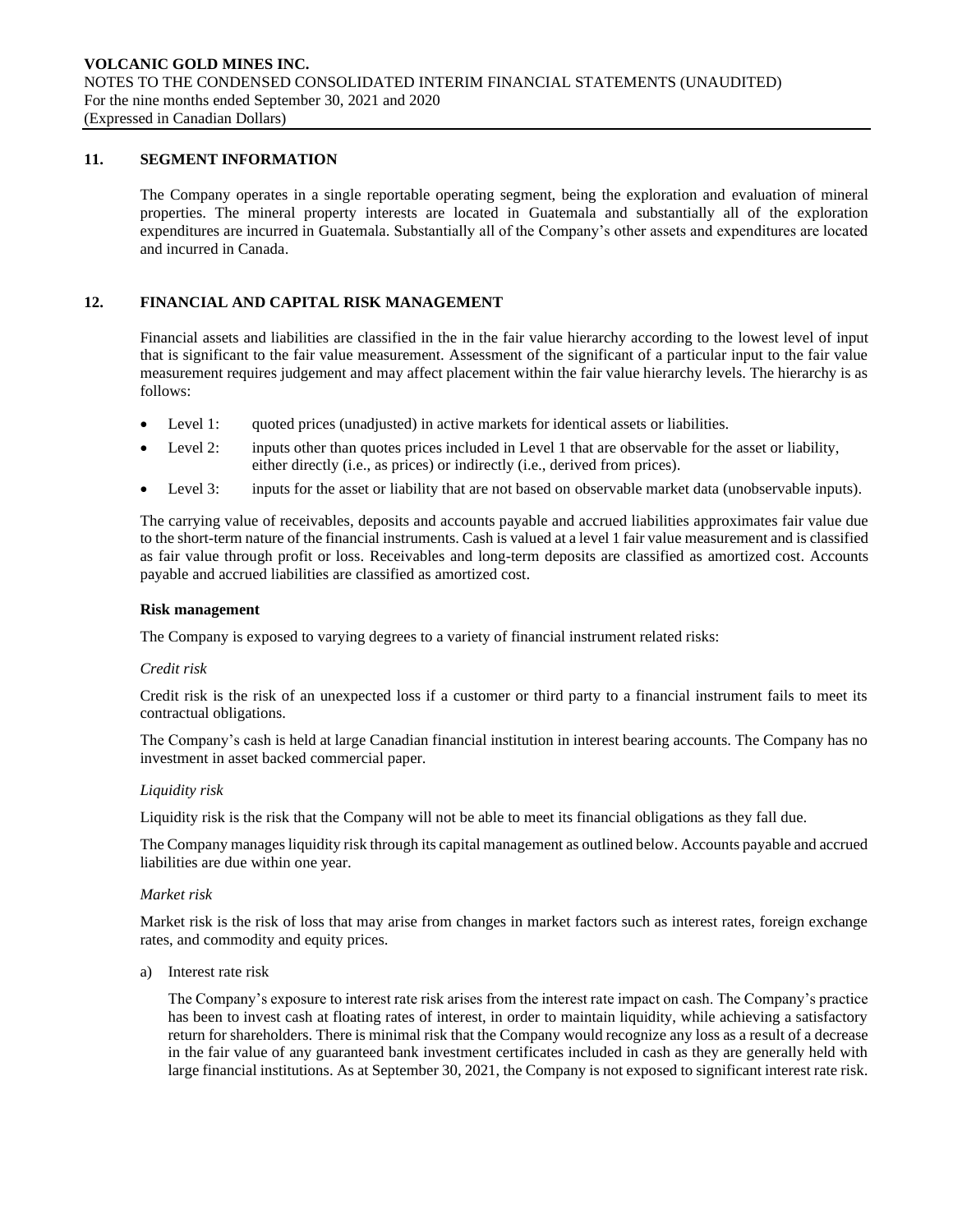# **12. FINANCIAL AND CAPITAL RISK MANAGEMENT** (cont'd)

#### b) Foreign currency risk

The Company is exposed to financial risk related to the fluctuation of foreign currency rates. The Company operates in Canada and Guatemala. A substantial portion of the Company's expenses are incurred in US dollars and Guatemalan quetzals. A significant change in the currency exchange rate between the Canadian dollar relative to the US dollar and quetzal could have an effect on the Company's results of operations, financial position or cash flows. The Company has not hedged its exposure to currency fluctuations. As at September 30, 2021, the Company is exposed to currency risk through the following financial assets and liabilities denominated in currencies other than the Canadian dollar:

|                                                  | <b>September 30, 2021</b> |                                           |    |                                                     |    | December 31,<br>2020                      |  |  |
|--------------------------------------------------|---------------------------|-------------------------------------------|----|-----------------------------------------------------|----|-------------------------------------------|--|--|
|                                                  |                           | <b>US Dollars</b><br>(CDN)<br>equivalent) |    | Guatemala<br><b>Ouetzal</b><br>(CDN)<br>equivalent) |    | <b>US Dollars</b><br>(CDN)<br>equivalent) |  |  |
| Cash<br>Accounts payable and accrued liabilities | \$                        | 257.591<br>(114, 252)                     | \$ | 3.622<br>(2,115)                                    | \$ | 10,848<br>(135,938)                       |  |  |
| Net exposure                                     | \$                        | 143,339                                   | \$ | 1.507                                               | S  | (125,090)                                 |  |  |

Based on the above net exposure as at September 30, 2021, and assuming all other variables remain constant, a 10% depreciation or appreciation of the Canadian dollar against the US dollar and Guatemalan quetzals would result in an increase/decrease of approximately \$14,500 (December 31, 2020: \$12,500) in the Company's profit or loss, respectively.

c) Price risk

The Company is exposed to price risk with respect to commodity prices, particularly gold. The Company closely monitors commodity prices to determine the appropriate course of action to be taken by the Company.

# **13. CAPITAL MANAGEMENT**

The Company's objectives when managing capital are to safeguard the Company's ability to continue as a going concern in order to pursue acquisition, exploration and development of mineral properties and to maintain a flexible capital structure which optimizes the costs of capital at an acceptable risk. In the management of capital, the Company includes its components of shareholders' equity.

The Company manages the capital structure and makes adjustments to it in light of changes in economic conditions and the risk characteristics of the underlying assets. To maintain or adjust the capital structure, the Company may attempt to issue new shares, issue debt, acquire or dispose of assets or adjust the amount of cash.

The Company currently is not subject to externally imposed capital requirements. There were no changes in the Company's approach to capital management.

The Company expects its capital resources to be sufficient to carry out its planned exploration expenditures and cover operating costs through the next twelve months.

#### **14. SUPPLEMENTARY CASH FLOW INFORMATION**

No cash was paid for interest or taxes for the periods ended September 30, 2021 and 2020.

There were no significant non-cash investing and financing transactions during the period ended September 30, 2021.

During the period ended September 30, 2020, significant non-cash investing and financing transactions included the issuance of 1,497,330 finders' fee warrants valued at \$1,014,441.